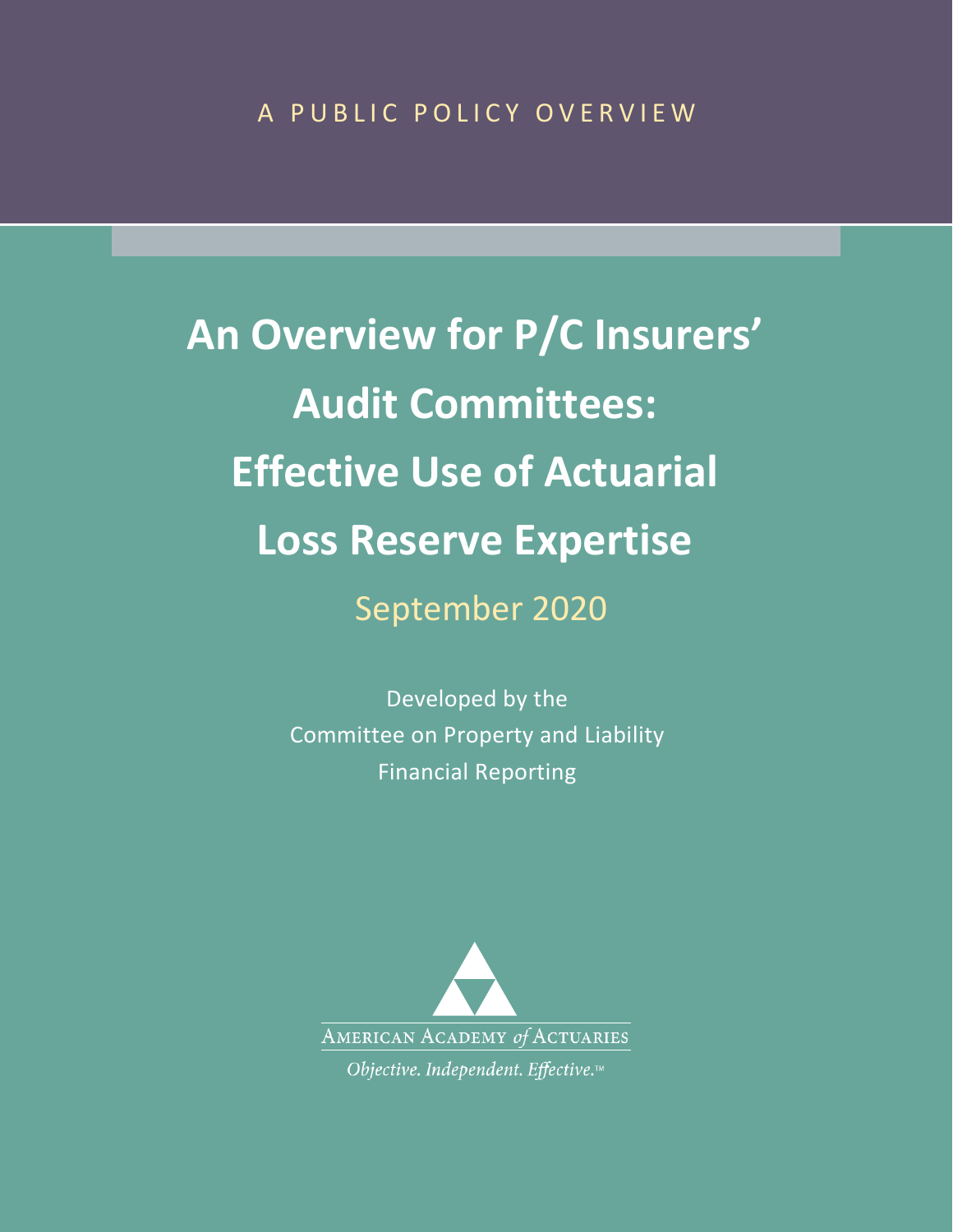# An Overview for P/C Insurers' Audit Committees: Effective Use of Actuarial Loss Reserve Expertise

*September 2020*

Developed by the Committee on Property & Liability Financial Reporting of the American Academy of Actuaries



Objective. Independent. Effective.™

The American Academy of Actuaries is a 19,500-member professional association whose mission is to serve the public and the U.S. actuarial profession. For more than 50 years, the Academy has assisted public policymakers on all levels by providing leadership, objective expertise, and actuarial advice on risk and financial security issues. The Academy also sets qualification, practice, and professionalism standards for actuaries in the United States.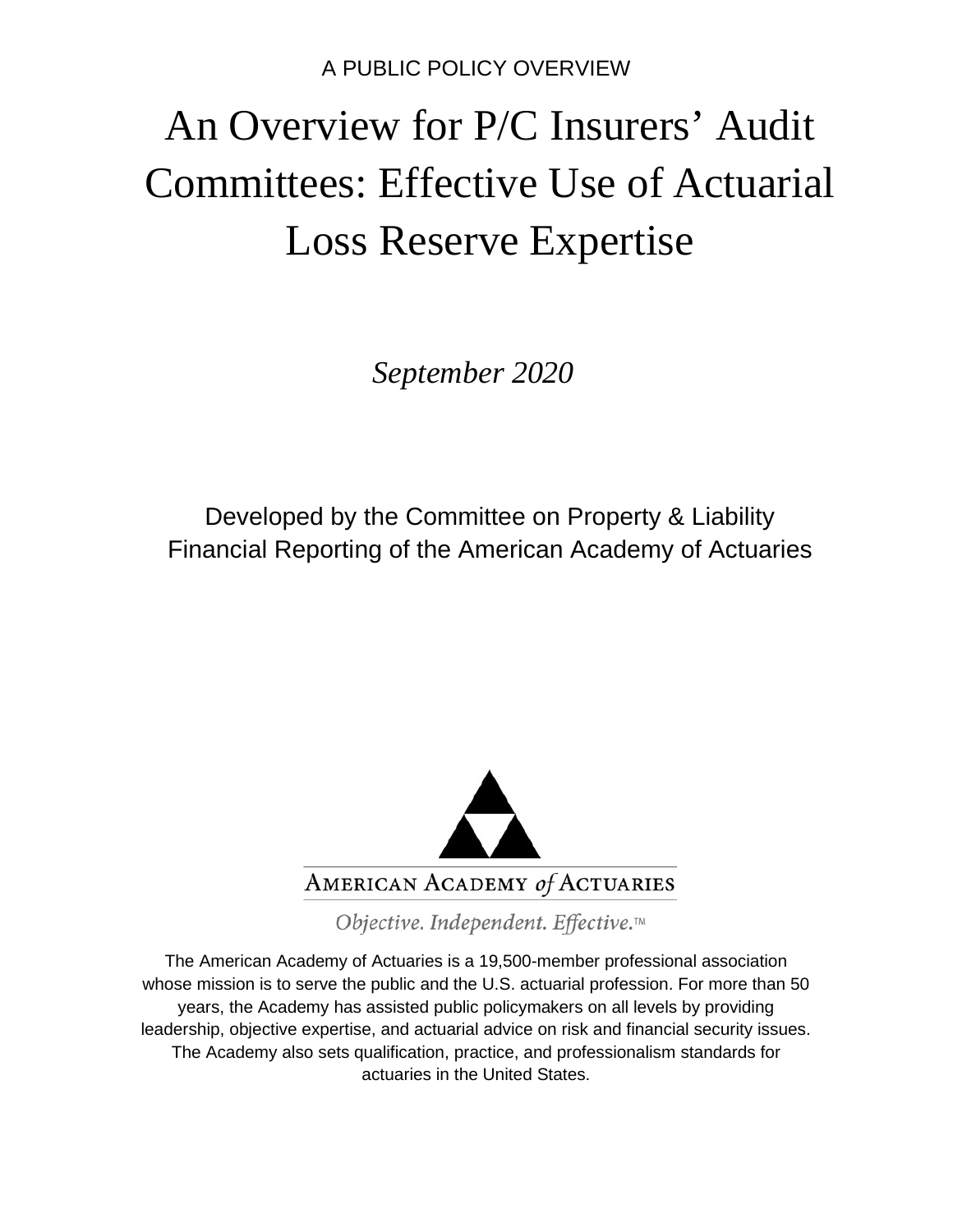#### **2020 Committee on Property & Liability Financial Reporting**

Kathy Odomirok MAAA, FCAS, Chairperson

Derek Freihaut MAAA, FCAS, Vice Chairperson John Pierce MAAA, FCAS, FCA, Vice Chairperson David Brown, MAAA, FCAS Jeffrey Carlson MAAA, FCAS R. Scott Cederburg, MAAA, FCAS Kevin Christy MAAA, FCAS Janet Duncan MAAA, FSA, FCAS Eduardo Esteva, MAAA, FCAS Rob Flannery MAAA, ACAS Brandon Gilbert MAAA, FCAS Lise Hasegawa MAAA, ACAS Brenda Hebert MAAA, FCAS David Heppen MAAA, FCAS Michelle Iarkowski MAAA, FCAS Stephen Koca MAAA, FCAS Taylor Krebsbach, MAAA, FCAS George Levine MAAA, FCAS Carver Roya MAAA, FCAS Achille Sime-Lanang, MAAA, FSA, CERA Chet Szczepanski MAAA, FCAS Glenn Tobleman MAAA, FCAS, FSA Ernie Wilson MAAA, FCAS

Rich Gibson, MAAA, FCAS, Senior Casualty Fellow Marc Rosenberg, Senior Casualty Policy Analyst

Special thanks to Brenda Hebert, Eduardo Esteva, Dave Heppen and John Pierce



AMERICAN ACADEMY of ACTUARIES

1850 M Street NW, Suite 300 Washington, DC 20036-5805

Revised from a 2014 publication, *An Overview for Audit Committee Members of P/C Insurers: Effective Use of Actuarial Loss Reserve Expertise* © 2020 American Academy of Actuaries. All rights reserved.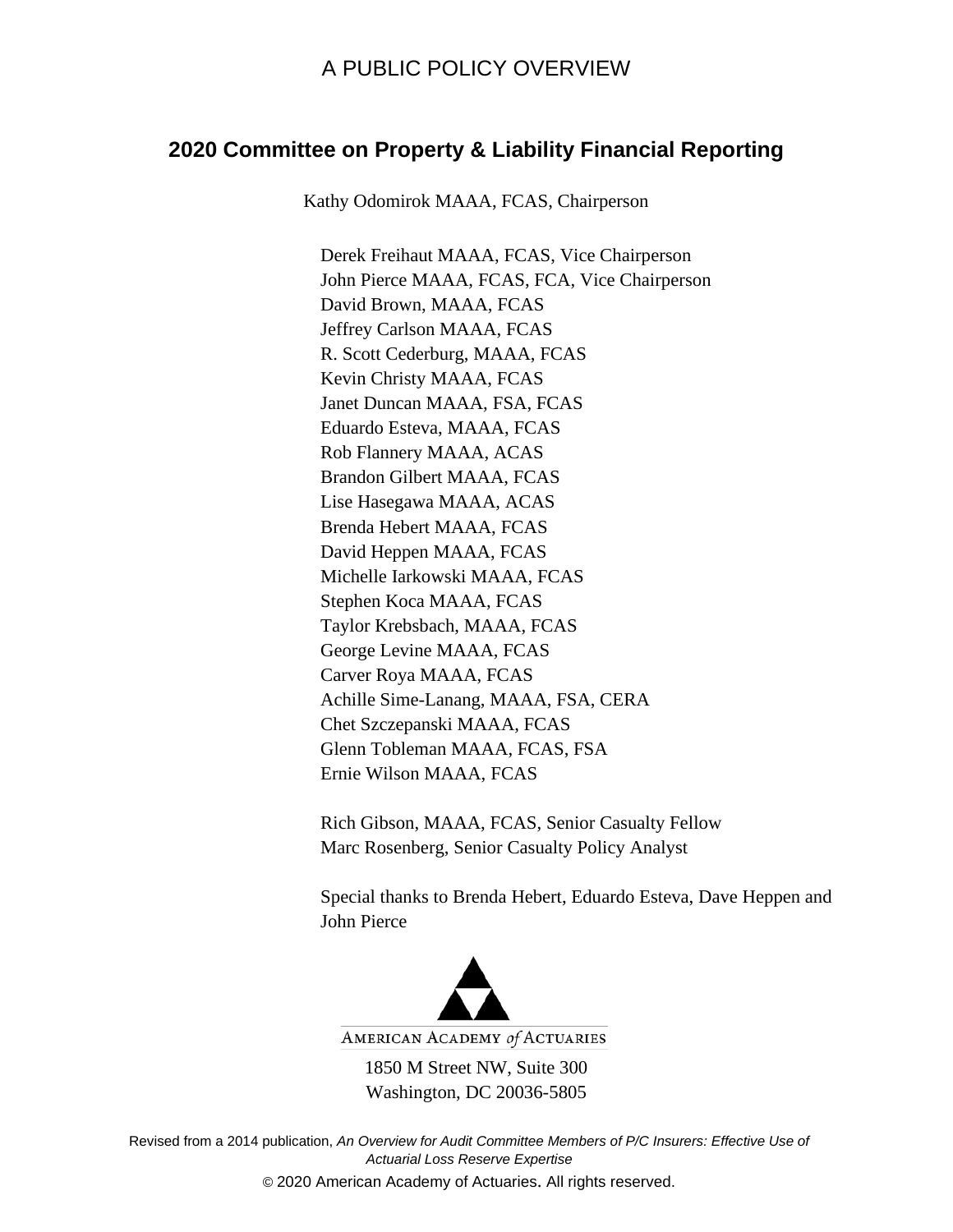## **TABLE OF CONTENTS**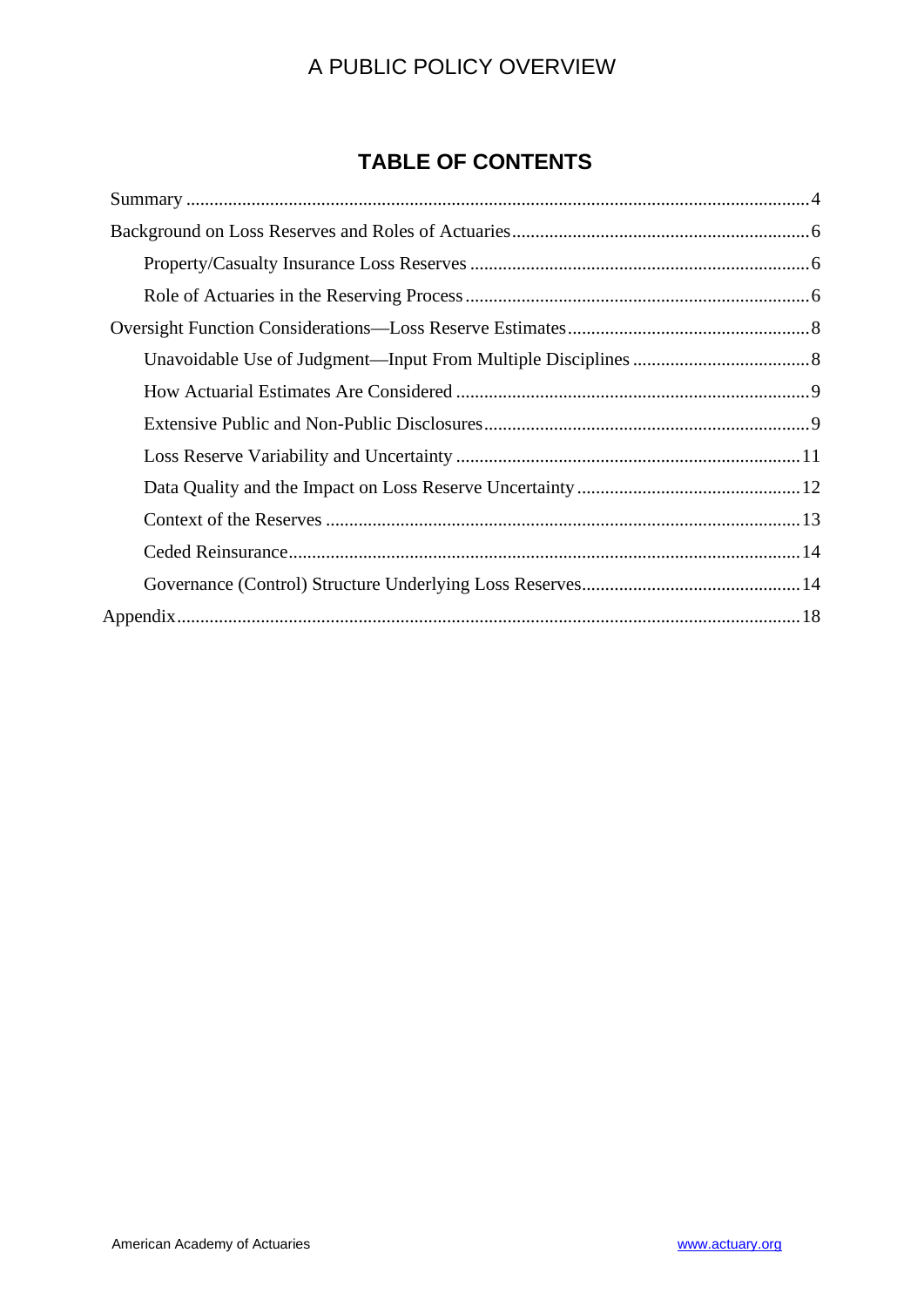*This document[1](#page-4-1) is intended to provide members of boards of directors and audit committees of property/casualty insurance companies with a more complete understanding of the information and assistance that actuarial professionals can provide as such board/committee members perform their financial reporting oversight roles.*

## <span id="page-4-0"></span>*Summary*

The reliability of financial statements for property/casualty insurance companies depends significantly on the accuracy of the recorded liabilities for unpaid claims, commonly referred to as "loss reserves." Unlike most balance-sheet liabilities common to other industries, the loss reserves of a property/casualty insurer are estimates at a point in time, not known amounts. These estimates are generally based on the work of actuaries, which has a great amount of uncertainty associated with estimating the occurrence, timing, and ultimate cost to settle and close all claims.

Loss reserve estimates are subject to significant uncertainties. Understanding the uncertainties and potential range of variation is important in assessing the reasonableness of the reserve estimates and therefore the company's financial position. At times, property/casualty insurers have announced significant loss reserve increases for reasons that include but are not limited to: high rates of growth, entry into new lines of business (where the company did not have preexisting experience), the impact of major court rulings and new regulations or laws (such as reviver statutes), unanticipated increases in loss trends (e.g., sustained higher trends in medical costs and utilization), and emerging mass torts (e.g., opioids abuse, and talc). For some companies, such loss reserve increases are large enough to impair their financial condition; for others, reported profitability is affected. Material assumption improvements may arise because of favorable medical inflationary trends relative to prior long-term averages on lines such as workers' compensation, as one example.

Property/casualty insurance companies' boards of directors and audit committees have a fiduciary responsibility in addition to regulators' expectation for overseeing the financial reporting process. Because loss reserves are crucial to property/casualty insurers' financial statements, audit committees and boards of directors are advised to have direct discussions

<span id="page-4-1"></span><sup>&</sup>lt;sup>1</sup> The considerations contained herein are based on broad generalizations and are not intended to describe or establish actuarial standards of practice or requirements. The information presented is intended to apply to a large percentage of property/casualty insurers. Within the property/casualty insurance industry, there is wide diversity of actuarial practice. Each company and each situation must be evaluated on the basis of its own circumstances.

This document is offered primarily for members of audit committees and boards of directors of property/casualty insurers subject to regulation by the members of the National Association of Insurance Commissioners (NAIC). The NAIC annually mandates requirements for loss reserve opinions. While most of the considerations apply as well to other insurance entities, including non-U.S. insurance companies, captive insurance companies, corporate self-insurers, etc., some of the references contained herein are specific to the NAIC's requirements regarding the recording of loss reserves in insurers' financial statements.

For most property/casualty companies, loss reserves are the largest and most uncertain balance sheet liability. However, for companies that specialize in certain long-duration contracts such as auto warranty, loss reserves are minimal, and the unearned premium reserve is a much larger and more uncertain balance sheet liability. For these specialty companies, COPLFR believes all comments in this practice note about loss reserves would generally apply equally to unearned premium reserves.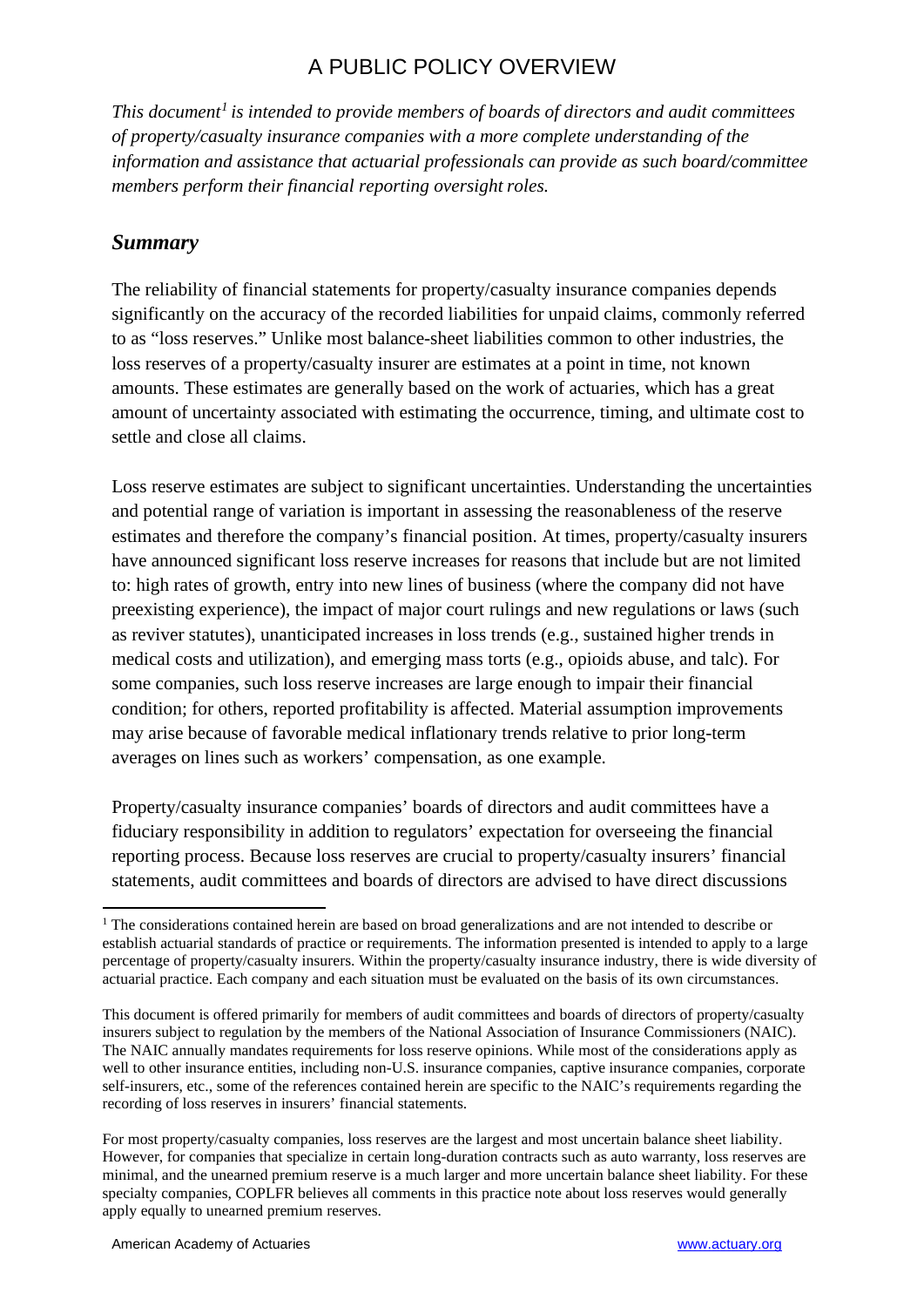with their actuarial professionals to obtain a better understanding of the loss reserve estimation process and the policies related to that process. These discussions, via both periodic presentations and special workshops, help to increase appreciation of members of boards of directors and audit committees for the risks and uncertainties inherent in loss reserve estimates.

Three fundamental requirements for boards of directors and audit committees to meet their fiduciary responsibilities with respect to loss reserves include:

- 1) Appointing an actuary who is appropriately qualified to opine on the company's loss reserves;
- 2) Understanding the basis for management's best estimate of loss reserves in relation to the Appointed Actuary's estimate of unpaid claims; and
- 3) Understanding the drivers of risk and uncertainty in the reserves from the perspective of the Appointed Actuary.

There are numerous sources of information available to help boards and audit committees meet these requirements. However, in order for boards and audit committees to understand the Appointed Actuary's perspective, there is no substitute for direct discussion on at least an annual basis.

This document addresses each of these three items. It begins with a background on loss reserves and the roles of actuaries in determining them, followed by a discussion of oversight function considerations related to those reserves.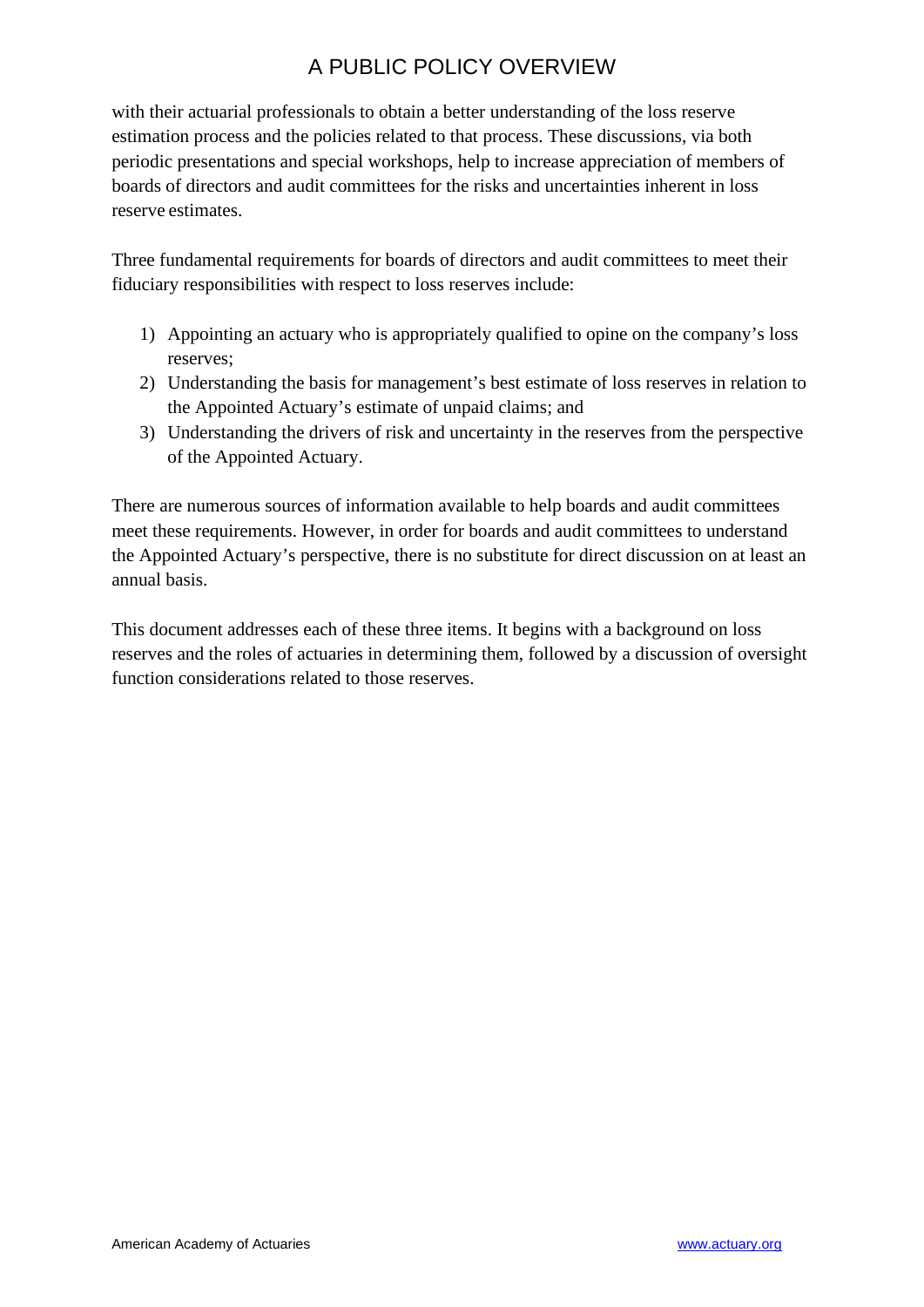## <span id="page-6-0"></span>*Background on Loss Reserves and Roles of Actuaries*

#### <span id="page-6-1"></span>**Property/Casualty Insurance Loss Reserves**

A property/casualty insurance policy is a promise to pay claims related to covered, or insured, events. Usually, covered events take place during the time the policy is in effect (e.g., auto accident, injury, or loss of property as a result of a loss covered under the terms of the policy). In some cases, the insurance company is not presented with a claim or demand for payment by the insured or a third party until years after the covered event has occurred. It can take many years for a claim, once made, to be investigated and settled.

When these claims are eventually settled, the insurance company must have the resources to pay the claim in accordance with the policy provisions. Therefore, until all claims are resolved and the related amounts are paid, insurance accounting rules require the insurer to establish a "loss reserve" as a liability on the company's balance sheet. (These loss reserves include a provision for loss adjustment expenses<sup>[2](#page-6-3)</sup> (LAE) or settlement costs.) The loss reserve is based on the company management's best estimate of the amounts that will be paid in the future for losses and loss adjustment expenses related to claims arising from past events (i.e., events on or prior to the accounting "as of" date), whether or not all claims have been reported at that time.

The duration and the uncertainty of the claims-settlement process necessitate that loss reserves be based on estimates. A property/casualty insurer's loss reserves are typically the company's largest balance-sheet liability by a wide margin and its greatest source of financial statement uncertainty. Loss reserves can be difficult to estimate, and the amounts ultimately paid may be materially less than, or greater than, amounts previously estimated.

A conclusion that prior years' loss reserves need to be revised, based on current facts and circumstances, affects both the company's reported surplus and its income during the period in which that conclusion is reached. As such, changes in loss reserve estimates have consequences both for the financial condition of the company and for its perceived ongoing operating profitability. It is therefore important that loss reserves be set as accurately as possible, given the information available at the time.

#### <span id="page-6-2"></span>**Role of Actuaries in the Reserving Process**

Actuaries typically play an integral role in the loss reserving process. The actuarial role is generally provided by one or more of the following sources:

• *Internal actuaries*—Many insurance companies employ actuaries to aid in setting loss reserves. Typically, an internal actuary provides periodic analyses of loss reserves and assists management in understanding underlying claim trends and the judgments and

<span id="page-6-3"></span><sup>2</sup> LAE are discussed in greater detail in Actuarial Standard of Practice No. 43, *Property/Casualty Unpaid Claim Estimates*, promulgated by the Actuarial Standards Board (ASB), which can be found at [http://www.actuarialstandardsboard.org/pdf/asops/asop043\\_159.pdf.](http://www.actuarialstandardsboard.org/pdf/asops/asop043_159.pdf)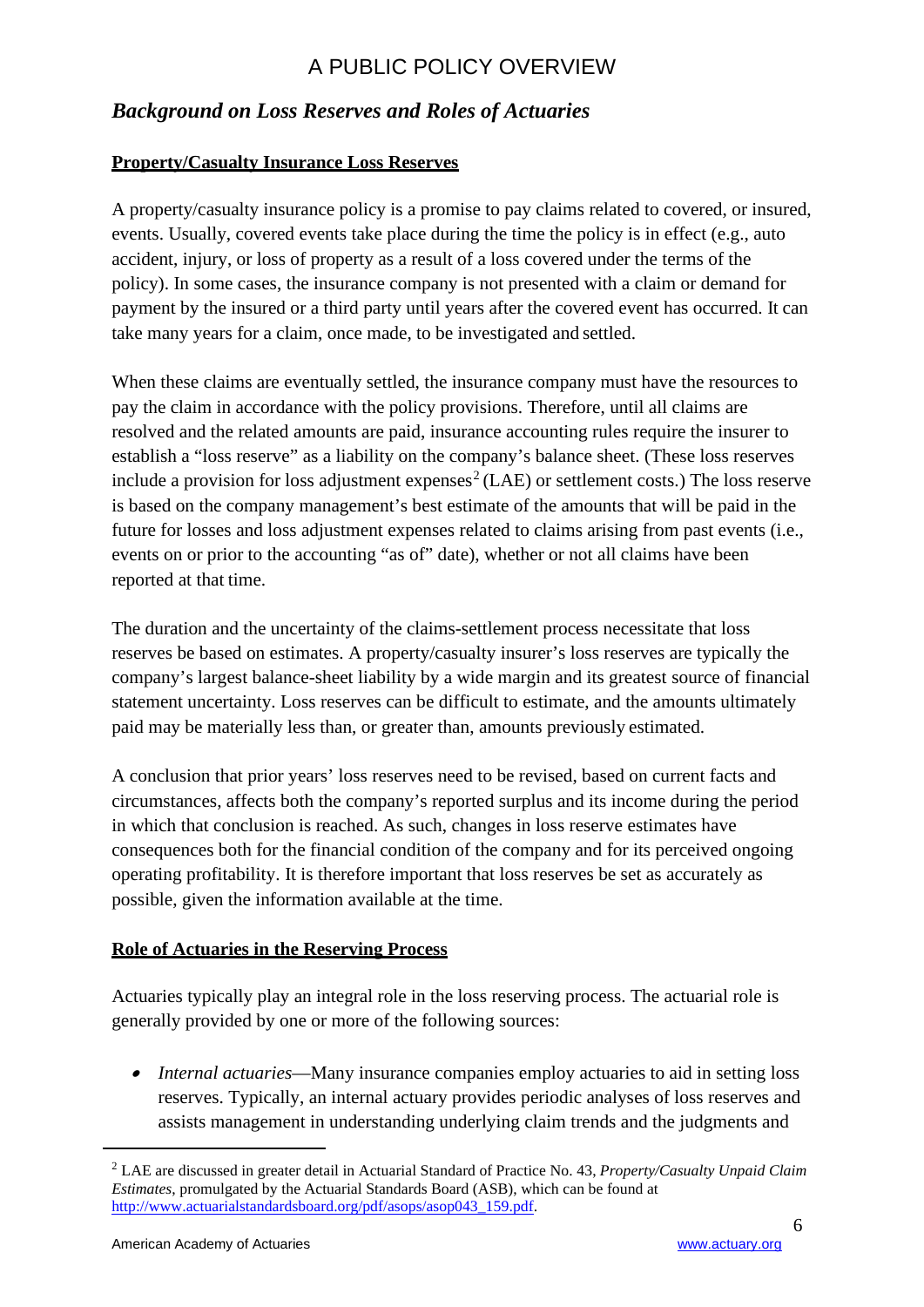assumptions used in the analyses, and describes any material risk factors that might affect the loss reserves. The internal actuary may also lead presentations regarding estimated loss reserves to boards of directors and audit committees.

- *Audit firm actuaries*—Often, insurance companies' external audit firms will assign actuaries to the audit engagement teams. The audit firms' actuaries evaluate the reasonableness of the recorded amounts in the context of the financial statements as a whole. As part of the audit testing, the auditing actuary may develop an alternative point estimate and/or "range of reasonable estimates" of the loss reserves. This range is narrower than a range of possible outcomes and is intended to provide an independent view of whether the recorded loss reserve amounts are reasonable in light of the available information, in conjunction with an audit of the insurance entity. The auditor's range is not a range that management would rely on to record its best estimate.
- *Consulting actuaries*—Consulting actuaries may be engaged to take on the actuarial role in setting loss reserves (as described in the *Internal Actuaries* discussion above). Some companies also engage third-party actuarial consultants to perform independent analyses of the loss reserves. Such analyses can encompass the entire claim population or can be limited to some unusual or especially difficult-to-estimate portion of the exposures. The detailed analyses performed by consulting actuaries often include independent methodologies, judgments, and assumptions.

The boards of directors of all U.S.-domiciled insurers are required to appoint a qualified actuary, or "Appointed Actuary," to render an opinion on the recorded loss reserves for the regulatory (or "statutory") year-end financial statements. The Appointed Actuary could be either an internal actuary, a consulting actuary, or an audit firm actuary acting as a consultant.

The actuary providing the opinion must meet the NAIC definition of "Qualified Actuary"[4](#page-7-1) The actuarial opinion follows specifications described by the NAIC, and is contained in a formal, public document called the P/C Statement of Actuarial Opinion (SAO). The SAO is an important tool used by insurance regulators to assess insurer solvency. In addition to the actuarial opinion on the reasonableness of the recorded loss reserves, the SAO contains informative disclosures regarding the factors affecting the variability of the loss reserves and the Appointed Actuary's view as to whether there is a significant risk of material adverse deviation from the recorded estimate. The significant risk factors along with the assessment of risk of material adverse deviation are important items for boards of directors and audit

<span id="page-7-2"></span> $<sup>5</sup>$  In the United States, the SAO is prepared at the legal entity level, i.e., for each individual insurance company</sup> within a group rather than for the consolidated group of companies. (See NAIC Instructions or NAIC's Regulatory Guidance for Annual Statement Instructions for Property/Casualty Actuarial Opinions, available at

[http://www.naic.org/committees\\_c\\_catf.htm.](http://www.naic.org/committees_c_catf.htm) [https://content.naic.org/cmte\\_c\\_catf.htm.](https://content.naic.org/cmte_c_catf.htm) See Appendix for more notes and links to sources for current requirements.

<span id="page-7-0"></span><sup>&</sup>lt;sup>3</sup> The term "range of reasonable estimates" is defined and described later in the section labeled "Loss Reserve" Variability and Uncertainty." The term is also discussed in a 2008 Academy paper, *[P/C Actuarial](http://www.actuary.org/files/range_sept08.4.pdf/range_sept08.4.pdf)  [Communication on Reserves Ranges and Variability of Unpaid Claim Estimates](http://www.actuary.org/files/range_sept08.4.pdf/range_sept08.4.pdf)*[.](http://www.actuary.org/files/range_sept08.4.pdf/range_sept08.4.pdf)

<span id="page-7-1"></span><sup>4</sup> Effective with the 12-2019 Opinion year, the NAIC revised the definition of "Qualified Actuary."

<span id="page-7-3"></span><sup>6</sup> The SAO instructions require the Appointed Actuary to disclose their materiality standard.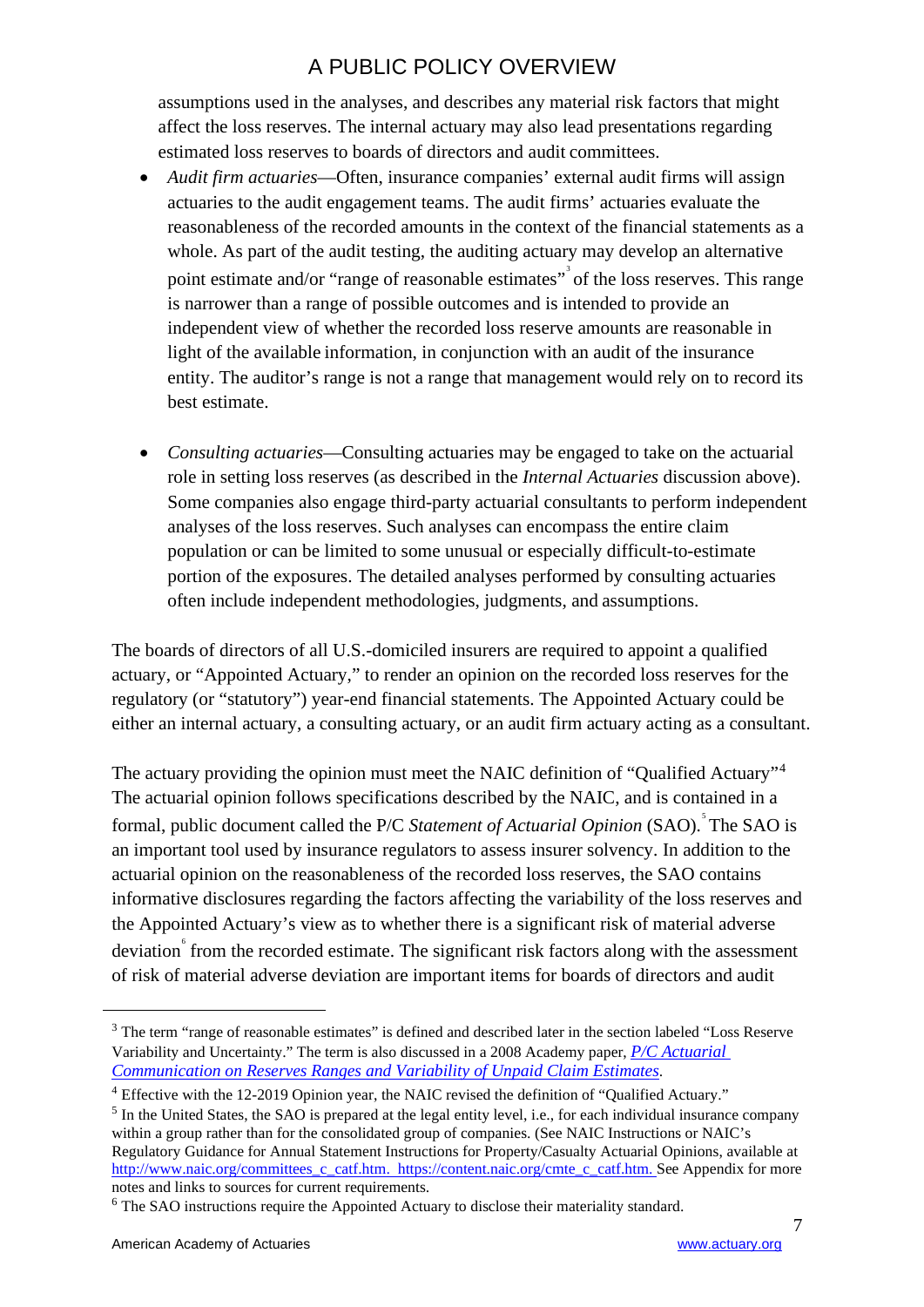committees to understand and discuss with the Appointed Actuary.

Since 2019, the Appointed Actuary must submit documentation of their qualification to the company's board for review.[7](#page-8-2) Boards are required to document the company's review the qualification documentation. The NAIC requirements allow boards and actuaries to structure this process in a manner appropriate for the company's circumstances.

## <span id="page-8-0"></span>*Oversight Function Considerations—Loss Reserve Estimates*

The following are some of the major considerations for those providing an oversight function on recorded loss reserves.

- Unavoidable use of judgment—input from multiple disciplines
- How actuarial estimates are considered
- Extensive public (and non-public) disclosure
- Variability and uncertainty in the loss reserves
- Ouality of data and the impact on loss reserve uncertainty
- Context of the reserves
- Impact and collectability of ceded reinsurance
- Governance (control) structure around the company's loss reserving process

#### <span id="page-8-1"></span>**Unavoidable Use of Judgment—Input From Multiple Disciplines**

As mentioned above, loss reserves are estimates of the ultimate amounts payable and are not known with certainty. The amounts that will eventually be paid will be the result of numerous investigations, settlement negotiations, jury trials, court decisions, contract interpretations, and other items not knowable with certainty in advance. Hence the use of judgment in the estimation process is inevitable.

The basis for these estimates is "past experience adjusted for current trends, and any other factors that would modify past experience."<sup>[8](#page-8-3)</sup> This estimation process is often led by actuaries and requires the input of others from multiple disciplines. Those providing input typically include the claims department, legal counsel, underwriting, and relevant business units, with the final decision on the estimate to book being the responsibility of company management. That said, actuarial input is vital to management's process, as the actuarial estimates typically consider and incorporate input from all involved disciplines.

Members of audit committees and boards of directors benefit from understanding the significant judgments and assumptions incorporated into the loss reserve estimates that are made by management and by the actuary. The significance of this understanding can extend beyond loss reserves, as the findings or observations that inform those judgments may also

<span id="page-8-2"></span> $<sup>7</sup>$  See Appendix for resources and links to source websites to verify current requirements.</sup>

<span id="page-8-3"></span><sup>8</sup> 2020 NAIC Accounting Practices & Procedures Manual – Statement of Statutory Accounting Practices (SSAP) No. 55, paragraph 10.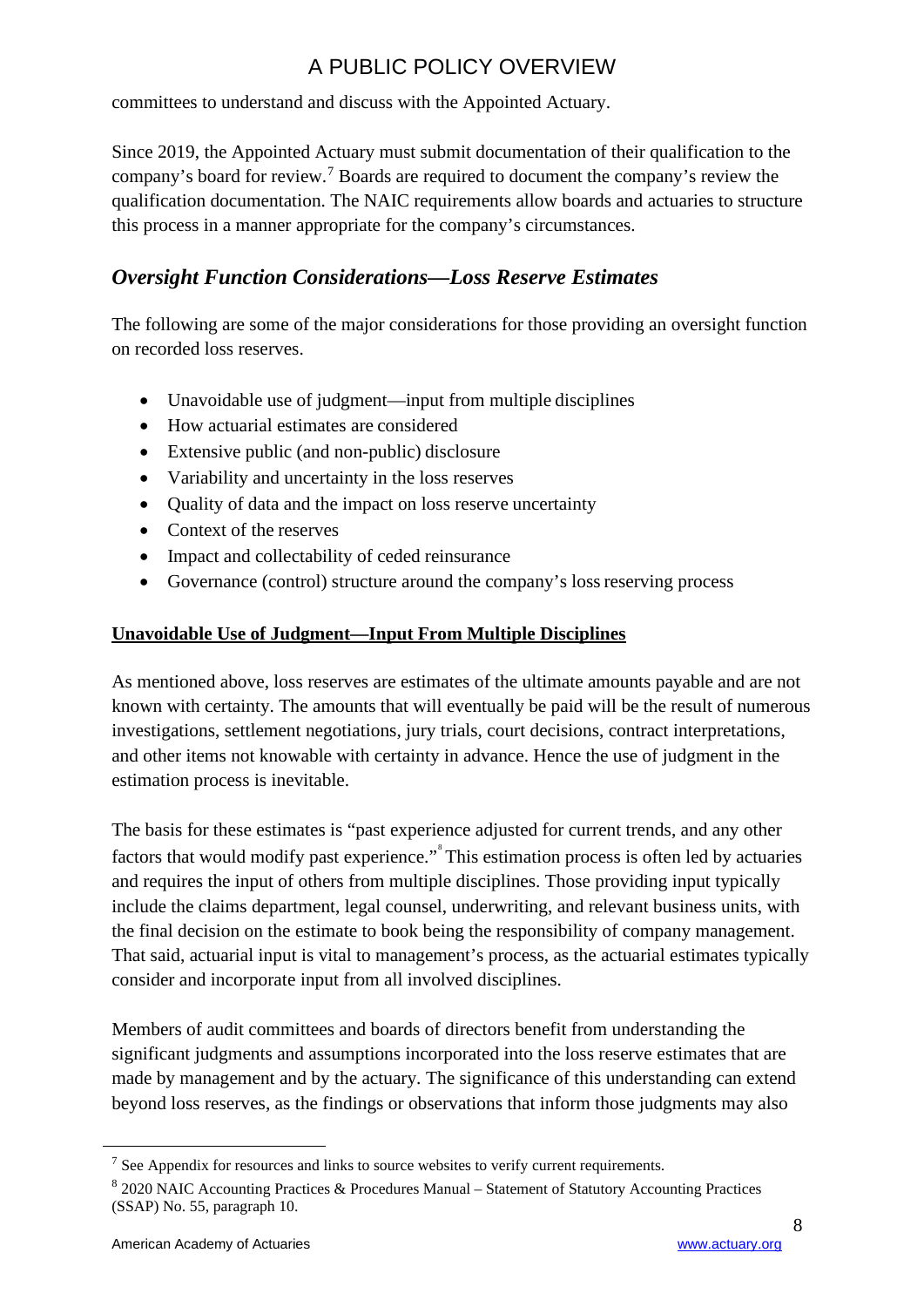provide valuable input to decisions regarding pricing or marketing plans.

#### <span id="page-9-0"></span>**How Actuarial Estimates Are Considered**

Actuarial estimates are not necessarily adopted by management as the booked loss reserves, as company management may record an amount that differs from the actuary's estimate. In such cases, members of audit committees and boards of directors should understand the differences between the actuarial and management estimates. In particular, members of audit committees and boards of directors may request management to provide clarity through answers to the following questions:<sup>[9](#page-9-2)</sup>

- Does management's process typically result in differences between the actuary's estimates and the recorded amounts, and, if so, why?
- How do management's estimates compare to a range of estimates that may be developed by the actuary? How has management's position within the actuarial range changed over time and why?
- Has due diligence been performed to identify the potential impact, if any, on the loss reserve estimates of any significant recent changes in the company's operations (e.g., claims, underwriting, reinsurance)?
- Has the impact of changes in the market or economic activity been properly factored into the analysis with consideration specific to line of business?
- If such changes exist, either internal or external to the company, what adjustments or other considerations are made (by management and/or the actuary) to reflect the potential impact of the changes on the estimates of loss reserves?
- How have the estimates of loss reserves changed over time? Have the reserve estimates developed adversely or favorably, and if so, does this indicate some potential bias in the process? Is there a history of the accuracy of the estimates that can be reviewed that could indicate potential biases in methodologies?

#### <span id="page-9-1"></span>**Extensive Public and Non-Public Disclosures**

The loss reserves recorded by a U.S. property/casualty insurer are subject to extensive public and non-public disclosure, allowing many parties to view and potentially form their own view of the insurer's estimates.

Each publicly traded U.S. property/casualty insurance company in its annual Securities and Exchange Commission (SEC) 10-K filing incorporates Financial Accounting Standards Board (FASB) Accounting Standards Update (ASU) 2015-09 loss reserve development disclosures. These disclosures, outlined in the FASB's ASU, require annual disaggregated claim development by accident year evaluated as of a number of year-end points representing the period over which claims typically remain open. Additional disclosure items along with reconciliations are required (effective with 2016 year-end reporting for publicly traded companies). These triangles, referred to as disaggregated, represent a subgrouping of the

<span id="page-9-2"></span><sup>&</sup>lt;sup>9</sup> Note that these sample questions are not an exhaustive list of questions that could be asked.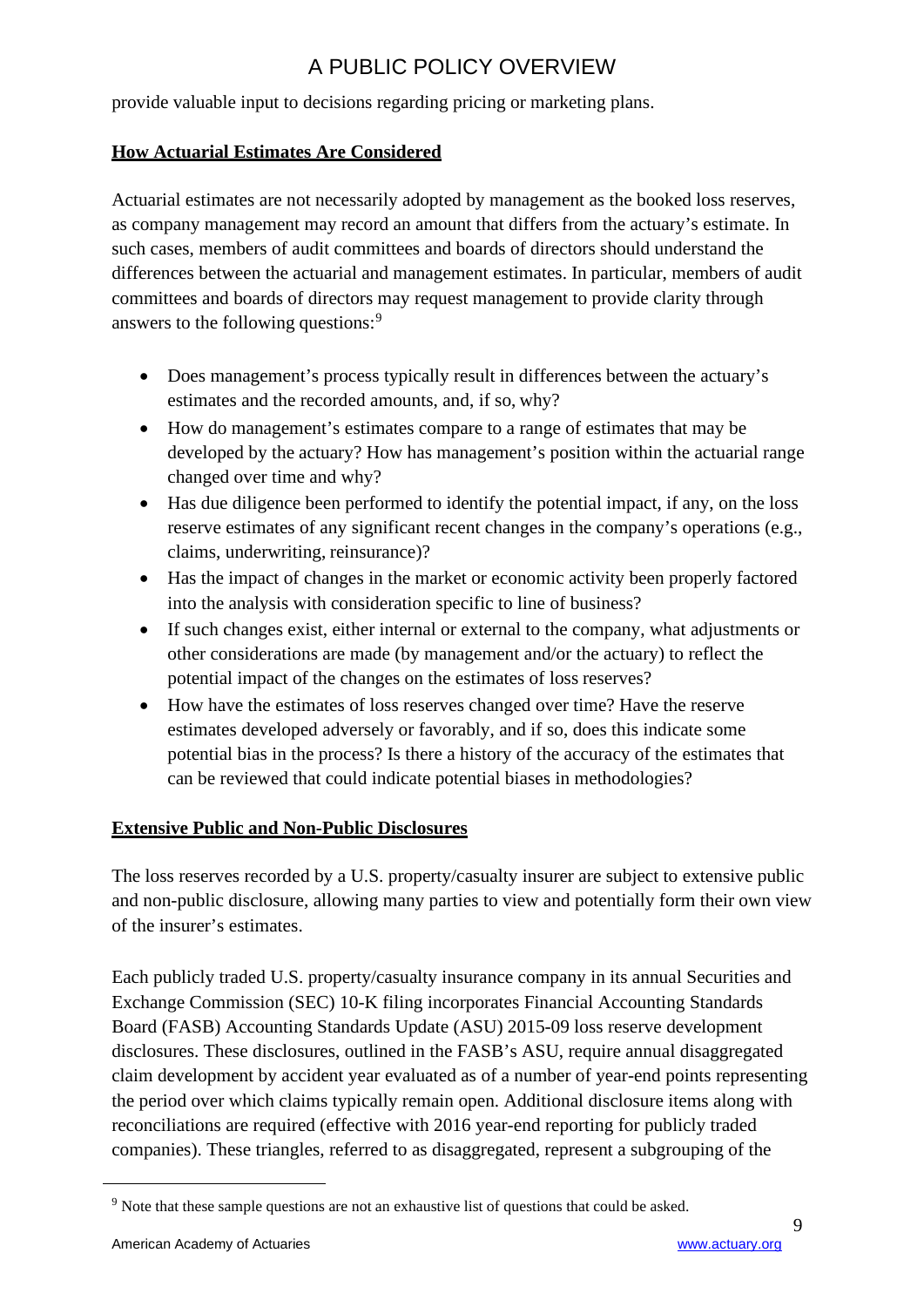insurer's overall business. These blocks of business are uniquely defined by the company (such as line of business) and includes the most recent estimate of those liabilities.<sup>[10](#page-10-0)</sup>

Additional (largely) qualitative disclosures are also required in the SEC 10-K Filing regarding loss reserves and related risk factors. These disclosures include information on the reasonably likely variation in the insurer's loss reserves and the effect of that variation on the financial condition of the company. The disclosures also contain explanation of the source of any recent changes in prior loss reserve estimates. In addition to the disclosures within the SEC filings, many public companies issue press releases and hold investor conference calls that incorporate information related to loss reserves.

For U.S. property/casualty insurers, similar loss development information is provided in Schedule P of the NAIC Statutory Annual Statement, which is filed by each individual insurance company for regulatory purposes. Schedule P shows the annual development of ultimate losses and defense and cost containment expense (DCC) for each of the past 10 coverage years (often referred to as "accident years") and by Schedule P lines of business. Note that Statutory Schedule P defined lines may be different from the blocks of business chosen to be reported in the Form 10-K GAAP filing.

Both the SEC disclosures and the NAIC Schedule P filings provide up to 10 years of history showing the accuracy of management's loss reserve decisions over time. These schedules are used by analysts and other users  $\mathbf{r}$  to assess the reliability of a company's current reserving practices and the accuracy of the balance sheet estimates relative to those of its competitors.

Members of audit committees and boards of directors can request the company actuary provide the following information with regard to these disclosures:

- The specific reasons for past years' revisions to loss reserve estimates, including the lines of business, programs, and years affected.
- A comparison to industry trends for the same coverages during the same period.
- A comparison to the reserve activity of the company's closest competitors for the same coverages during the same period.
- A comparison to the loss ratios of the company's closest competitors for the same coverages for the same accident years.

Besides the public SAO mentioned above, in which the Appointed Actuary is required, by state law or regulation,  $12$  to opine on the reasonableness of recorded loss reserves, the Appointed Actuary is also required to provide a confidential, non-public disclosure (the

<span id="page-10-0"></span><sup>10</sup> See SEC guidance a[t https://www.sec.gov/corpfin/cf-manual/topic-11](https://www.sec.gov/corpfin/cf-manual/topic-11) on short-duration contract disclosures under U.S. GAAP.

<span id="page-10-1"></span><sup>&</sup>lt;sup>11</sup> The list of other users includes the Internal Revenue Service (IRS). The Schedule P filings are the basis for the loss reserve tax deduction under current tax losses, with the IRS and tax courts also making use of actuarial analyses in evaluating the reasonableness of these deductions. See *Acuity v. IRS* tax court decision, "T.C. Memo. 2013-209."

<span id="page-10-2"></span><sup>&</sup>lt;sup>12</sup> Theses state laws or regulations are based on an NAIC model law on the topic of P/C insurer loss reserve opinions by appointed actuaries.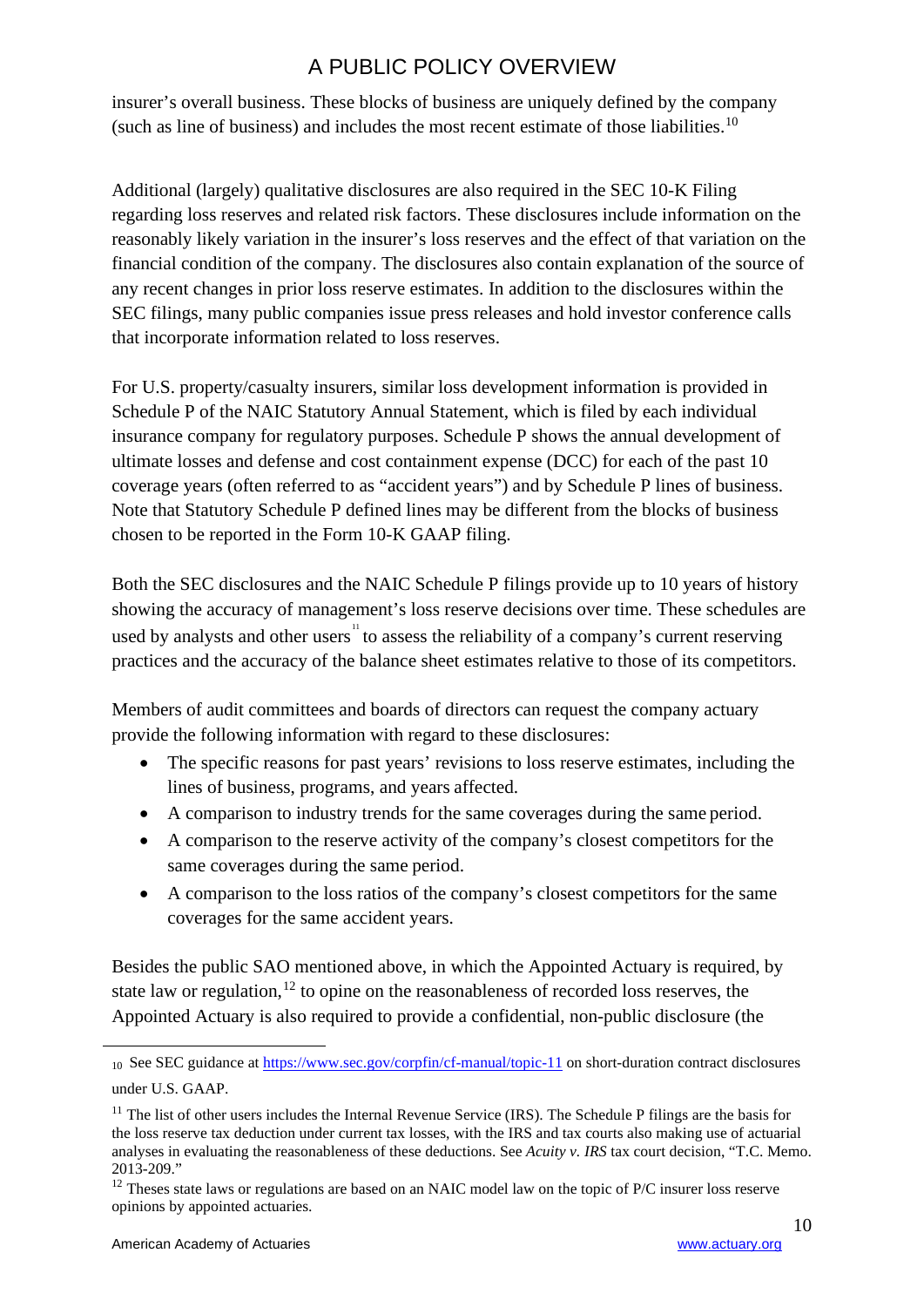Actuarial Opinion Summary, or AOS) to insurance regulators every year. This confidential document discloses the actuary's estimate or range of unpaid claim estimates relative to management's recorded loss reserve estimates, and, where applicable, the causes of continued significant adverse reserve development. The Appointed Actuary documents the analysis underlying the SAO and AOS in the detailed Actuarial Report,<sup>[13](#page-11-1)</sup> which is made available to the insurance regulator upon request. The P/C Actuarial Opinion and Actuarial Report must be made available to the board of directors. The Appointed Actuary must also submit a qualification document annually to the board for its review. This was a new NAIC requirement beginning with SAOs on year-end 2019 reserves.<sup>[14](#page-11-2)</sup>

Large U.S. property/casualty insurers<sup>[15](#page-11-3)</sup> are required by the NAIC to conduct an Own Risk and Solvency Assessment (ORSA). This non-public analysis is submitted to the domiciliary state insurance department. Loss reserves are one of the key risk areas which are addressed in the ORSA. For those companies which are required to conduct an ORSA, members of audit committees may wish to review the company's ensuing ORSA report.

#### <span id="page-11-0"></span>**Loss Reserve Variability and Uncertainty**

The management of a U.S. property/casualty insurer is required to include an analysis of variability and uncertainty in the loss reserve estimation process.<sup>[16](#page-11-4)</sup> A qualified actuary can provide insights into the potential for this variability and uncertainty.

Estimating loss reserves involves predicting future loss payments based on historical and current information and knowledge, as well as judgment about future conditions. Actuaries typically employ several methods to estimate loss reserves and may consider multiple reasonable assumptions regarding future conditions when applying the methods. The actuary may develop a "range of reasonable estimates"[17](#page-11-5) of loss reserves based on various combinations of these methods and assumptions. This range is typically developed by the Appointed Actuary to assist in creating an opinion on the reasonableness of the recorded loss reserves. The range of reasonable estimates is not intended to be a range of all potential outcomes; rather, it is a narrower range of estimates that the actuary considers to be appropriate for the carried reserve.

While the range of reasonable estimates may encompass multiple reasonable assumptions about future conditions, it typically will not include the possibility of sudden shifts in the

<span id="page-11-1"></span><sup>&</sup>lt;sup>13</sup> The Actuarial Report is required and defined by the SAO instructions, and its purpose is to document the SAO findings.

<span id="page-11-2"></span><sup>&</sup>lt;sup>14</sup> See Appendix for resources and links to source websites to verify current requirements.

<span id="page-11-3"></span><sup>&</sup>lt;sup>15</sup> The ORSA, as required under the NAIC Risk Management and Own Risk and Solvency Assessment Model Act #505, effective 1/1/2015, applies to any individual U.S. insurer that writes more than \$500 million of annual direct written and assumed premium, and/or insurance groups that collectively write more than \$1 billion of annual direct written and assumed premium.

<span id="page-11-4"></span><sup>&</sup>lt;sup>16</sup> 2014 NAIC Accounting Practices & Procedures Manual, SSAP No. 55, paragraph 12: "Management ... shall include an analysis of the amount of variability in the estimate."

<span id="page-11-5"></span><sup>17</sup> As pointed out in footnote 3, this term is also discussed in *[P/C Actuarial Communication on Reserves Ranges](http://www.actuary.org/files/range_sept08.4.pdf/range_sept08.4.pdf)  [and Variability of Unpaid Claim Estimates](http://www.actuary.org/files/range_sept08.4.pdf/range_sept08.4.pdf)*. ASOP Nos. 36 & 41 discuss reserve range and reasonability.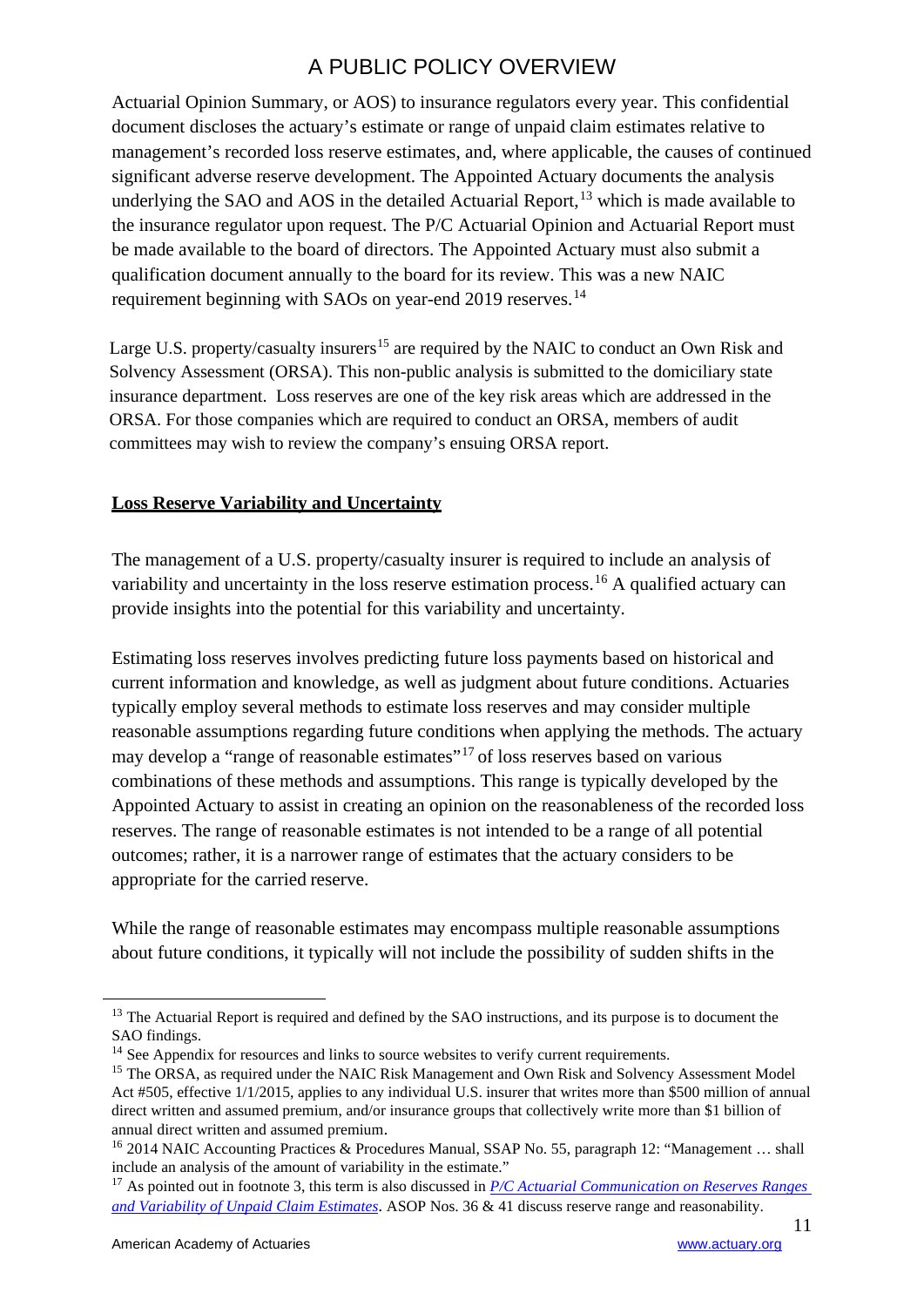statutory, judicial, and economic-reserving environments, nor will it include major unexpected changes in company operations. Nevertheless, such shifts can and do occur.

As part of the actuarial opinion, the actuary reports on events and circumstances that pose significant risks and/or uncertainties to the company and that could, on their own or collectively, result in a material adverse deviation from the carried reserves. Such events and circumstances could be systemic to the company's segment of the insurance industry or particular to the specific company. Historic examples of systemic events and circumstances include changes in the legal environment that led to significant asbestos and environmental losses long after policies had expired; the rapid unexpected inflation that led to mispricing and initial under-reserving in workers' compensation in the late 1990s; and the financial crisis of 2007–2008 that led to a wave of mortgage defaults, resulting in severe stress to the mortgage insurance industry.

More recently, at the time of this publication, we are in the midst of economic stress and uncertainty related to COVID-19. The effects of COVID-19 are very difficult to quantify but boards and audit committees should be asking their appointed actuaries about both direct and ancillary impacts that COVID-19 may have on the unpaid claims estimates.

Systemic changes can be positive as well: Medical professional liability lines, in addition to experiencing rapid loss reserve increases, have also seen rapid decreases in claims costs (neither of which were reflected in the initial reserves).

Examples of significant internal risks include mispricing of a block of business that is not discovered for a period of time or, for smaller companies, the emergence of more than the expected number of large losses. For some companies, particularly very large personal lines carriers, the risk of material adverse deviation in the carried reserves might be remote, while other companies could be subject to reserve deviation risk so great that the difference between the high end of the actuary's range and management's best estimate is material.

Members of audit committees and boards of directors should seek to understand the significant risks that could result in reserve development outside of the current range of estimates, both in terms of their potential magnitude and the actuary's estimation of the likelihood of such events. Strong oversight could include frank discussions of such risks among the parties responsible for estimating and recording the loss reserves with the audit committee or board of directors.

#### <span id="page-12-0"></span>**Data Quality and the Impact on Loss Reserve Uncertainty**

The actuarial analysis process is heavily dependent upon data quality, which is often determined by each company's systems and processes for collecting, storing, and making available its historical data relative to losses, exposures, and premiums. Due to the evolving data processing environment, some companies have a blend of historical systems that provide the data used by the reserving actuary. In addition, for companies that have undergone a series of mergers in the past, the systems of each of the legacy companies may not be fully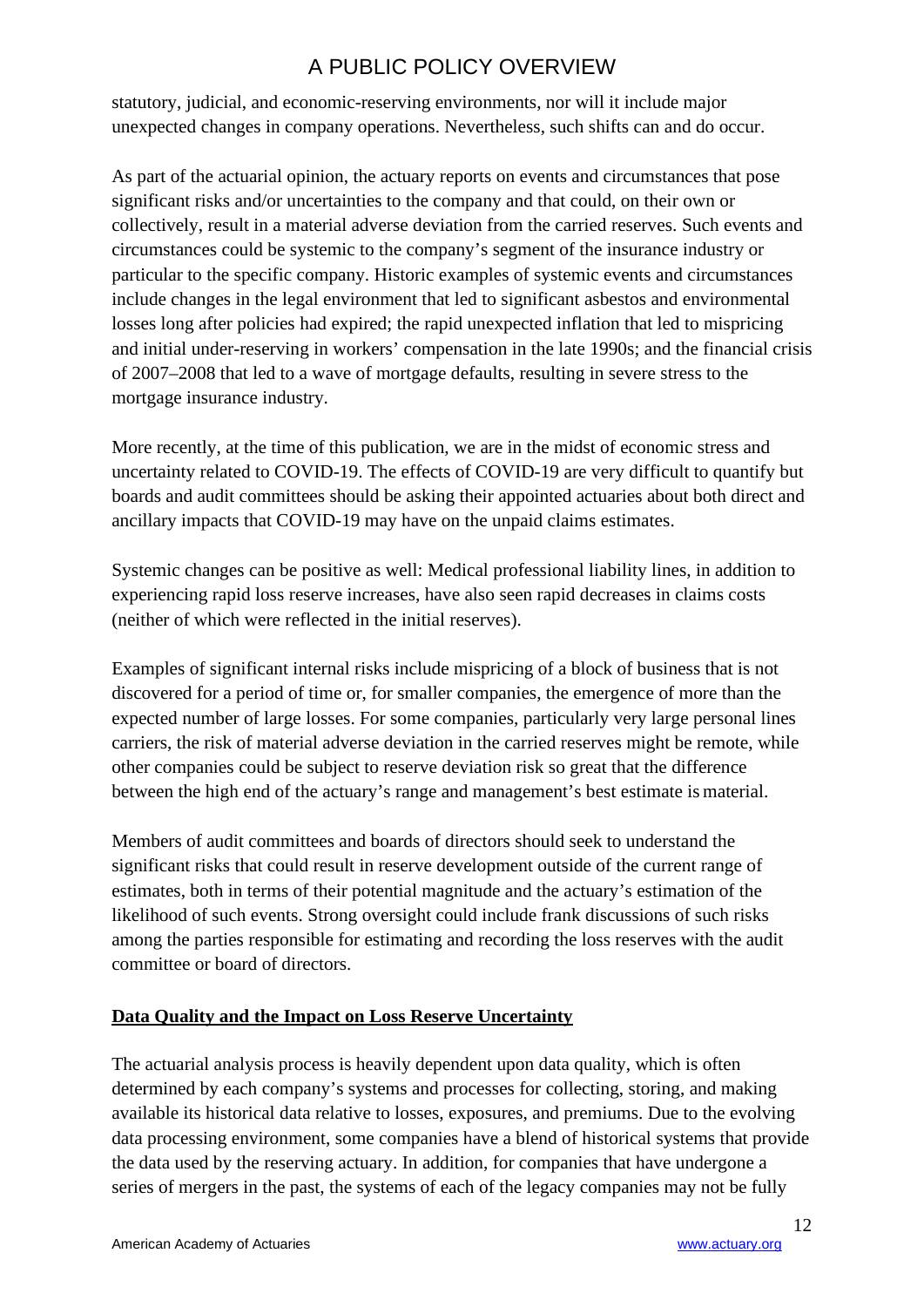integrated. Data elements may not have been consistently defined or available. Company managements and actuaries need to work together to define the data elements and then provide the data required for the actuarial evaluation.

The level of controls and granularity of the information around these systems can lead to concerns about the quality of the data used by the actuary and may hamper the ability to perform a detailed review. Limitations posed by less-than-perfect data may introduce new uncertainties to the estimation process and impact the actuary's ability to assess reasonableness.

Even in the absence of these legacy system issues, data quality problems at a company can impact the reliability of the actuary's projections. For this reason, beyond reconciling with Schedule P, the actuary is required to review the data for sufficiency, reasonableness and consistency[18](#page-13-1) and determine whether the data is of acceptable quality to perform the analysis. It is recommended that in case the valuation cannot be made by groups of homogenous risk, that the actuary explain the different aggregation.

The board and/or the audit committee may consider asking management and/or its Appointed Actuary about the quality of the data and whether there are limitations on its use and/or reliability for projection purposes. The actuary will have a view related to the degree of uncertainty that any data issues add to the process.

#### <span id="page-13-0"></span>**Context of the Reserves**

Loss reserving issues and variability can vary drastically across product lines and companies within the insurance industry. Hence, members of audit committees and boards of directors will benefit in their oversight function from being aware of the context underlying the reserve estimates, including the company's areas of concentration, recent industry trends in those areas, and material developments within the company that might affect the estimation process. Knowing this context can help generate more probing questions of management and the Appointed Actuary regarding the recorded loss reserve and associated risks.

The following provides additional information that the board or the audit committee may wish to obtain from company management responsible for establishing the recorded reserve and/or the Appointed Actuary:

- The breakdown of the company's loss reserves by coverage or product line.
- Recent industry trends in the company's products/lines (with regard to profitability, underwriting, claims, and reserving issues) and how these have been contemplated in the current reserve estimates.
- Recent changes in the company's experience in those lines vis-à-vis profitability, claim handling, or reserve development, and the drivers of those changes.
- Significant risks and uncertainties inherent in the company's reserves for those lines.

<span id="page-13-1"></span><sup>18</sup> This is a requirement of both Actuarial Standard of Practice No. 23, *Data Quality*, as well as the SAO instructions.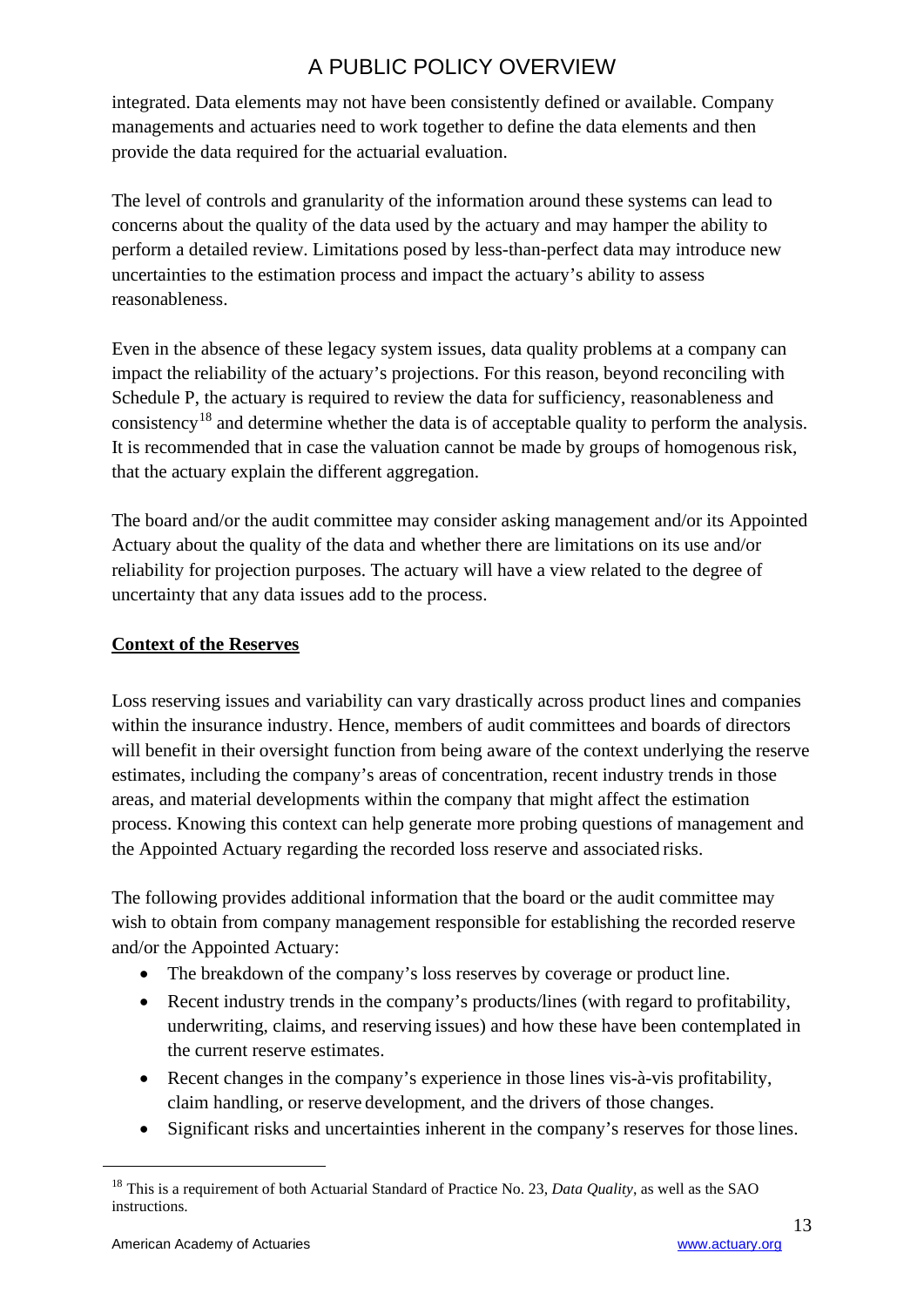- Whether competitors are experiencing the same or different/additional risk factors, recent changes, etc.
- The causes of recent changes in reserve estimates (favorable or unfavorable) and whether competitors have noted similar causes.
- Questions about the reserves raised by major outside stakeholders, including regulators, rating agencies, and, where relevant, investors or investment analysts.

The feedback received should be determined to be consistent with information available from other available sources, such as trade publications, competitor SEC filings, and investor analyst reports.

#### <span id="page-14-0"></span>**Ceded Reinsurance**

Much of the focus on recorded loss reserves is on a net of reinsurance basis, or those reserves after the impact of reinsurance cessions. However, those loss reserves that are expected to be ceded under reinsurance agreements are also estimates. The reasonableness of both the estimated cessions, and, perhaps more importantly, the collectability of such cessions, are matters for board/audit committee oversight, as overstatement of ceded reinsurance or failure to collect such cessions has caused adverse impacts to financial statements and has even caused insurer insolvencies in the past.

The P/C Statement of Actuarial Opinion requires the Appointed Actuary to have a separate view on both gross loss reserves (i.e., before the impact of such cessions) and net loss reserves. As such, the board/audit committee should expect the Appointed Actuary to be conversant in this area. Issues that the audit committee might consider querying include:

- Possible concentration(s) of reinsurance with particular reinsurers
- Financial strength ratings of current reinsurers
- Collateral held to secure reinsurance recoverables
- The policy regarding required financial strength for possible future reinsurers
- Reliability/variability of the ceded reserve estimates underlying the recorded reserves

#### <span id="page-14-1"></span>**Governance (Control) Structure Underlying Loss Reserves**

Any material balance sheet estimate needs to have a well-defined governance process and system of controls supporting it, and the loss reserve estimate is no exception. The following are some of the typical controls, both internal and external, that exist for loss reserve estimates. The board/audit committee member may want to be familiar with the extent to which these controls exist and are followed for the insurance company.

#### Internal Controls

• *Segregation of duties.* While input from those responsible for pricing or developing business (e.g., underwriters, pricing actuaries) is often very useful to the loss reserving process, objectivity typically improves when different people perform the primary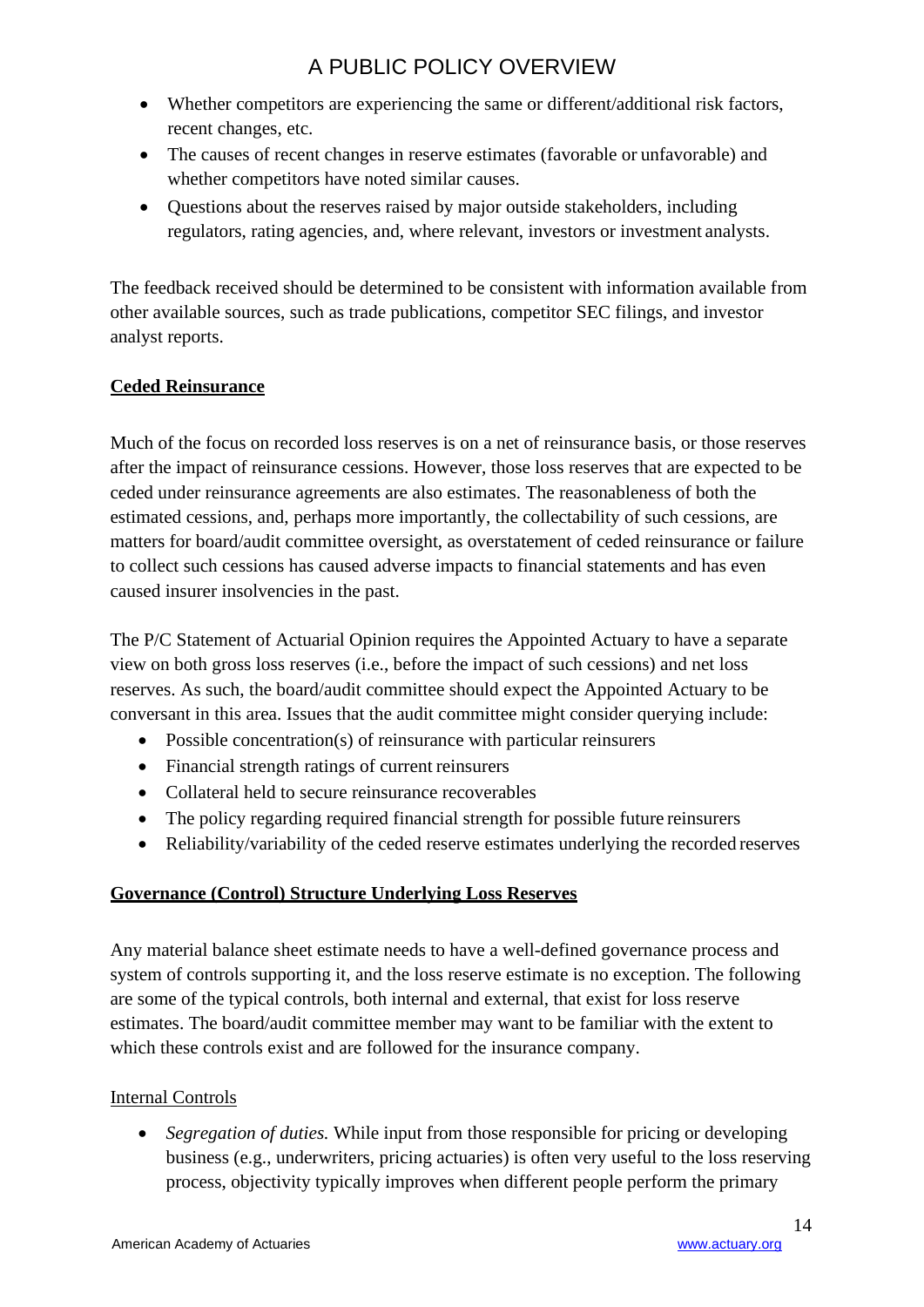reserving and pricing roles. The perspectives provided by the pricing and reserving functions are often different, with the pricing function focusing on the profitability of current and future business. By contrast, the reserving function focuses on the potential outcomes connected with business written in the past (sometimes even in markets that the company has since left). As such, the reserving function acts to some extent as an early warning test or report card on past pricing and/or underwriting performance. This creates a potential conflict of interest when the same people perform both functions. Where resources do not allow separate staffing of these two functions, audit committee members should be aware of the potential conflict of interest that arises from the same people performing both functions.

*Use of reserve committees*. Some insurance companies have reserve committees or an equivalent oversight management group, often organized at one or more management segment level(s) (e.g., legal entity, line of business, region). The committee might include the segment's executive management, the segment's internal reserving actuary or actuarial consultant, and heads of key operating functions (e.g., claims, underwriting, marketing).

Having a reserve committee does not ensure objectivity, and members of audit committees and boards of directors may wish to inquire further to determine its effectiveness. The extent to which a reserve committee improves objectivity is partly a function of the quality and efforts of the reserve committee members. Members of audit committees and boards of directors may wish to learn the identities and qualifications of reserve committee members. The audit committee and board of directors may find value in meeting separately with the lead reserving actuary or chief actuary to obtain the actuary's view of the reserve committee's effectiveness and may also find value in obtaining certain summary information and/or minutes from the reserve committee meetings on a regular basis.

- *Internal audit*. Many insurance companies have an internal audit function that includes in its scope the loss reserve process. This internal audit function can include testing of data quality used in the loss reserve analysis and monitoring any in-house reserving actuaries' compliance with professional practice standards.
- *Actuarial peer review*. Many actuarial firms and in-house actuarial departments have implemented peer review programs or use external actuarial resources to provide an additional set of eyes on professional work product.<sup>[19](#page-15-0)</sup> Such a review may serve as an internal control on the reserving process.
- *Report from the Appointed Actuary*. Each statutory insurer's Appointed Actuary is required by the NAIC to report to the board or audit committee each year on the items within the scope of the actuary's loss reserve opinion. While not required, many of these are in-person, allowing for immediate response to questions the board/audit committee may have. Regardless, the NAIC SAO Instructions say, "The minutes of

<span id="page-15-0"></span><sup>&</sup>lt;sup>19</sup> While not required by the actuarial standards, peer review is a strongly recommended practice. See *Peer [Review—Concepts on Professionalism](https://www.actuary.org/sites/default/files/files/peer_sept05.8.pdf/peer_sept05.8.pdf)*, a 2005 discussion paper by the Academy's Committee on Professional Responsibility.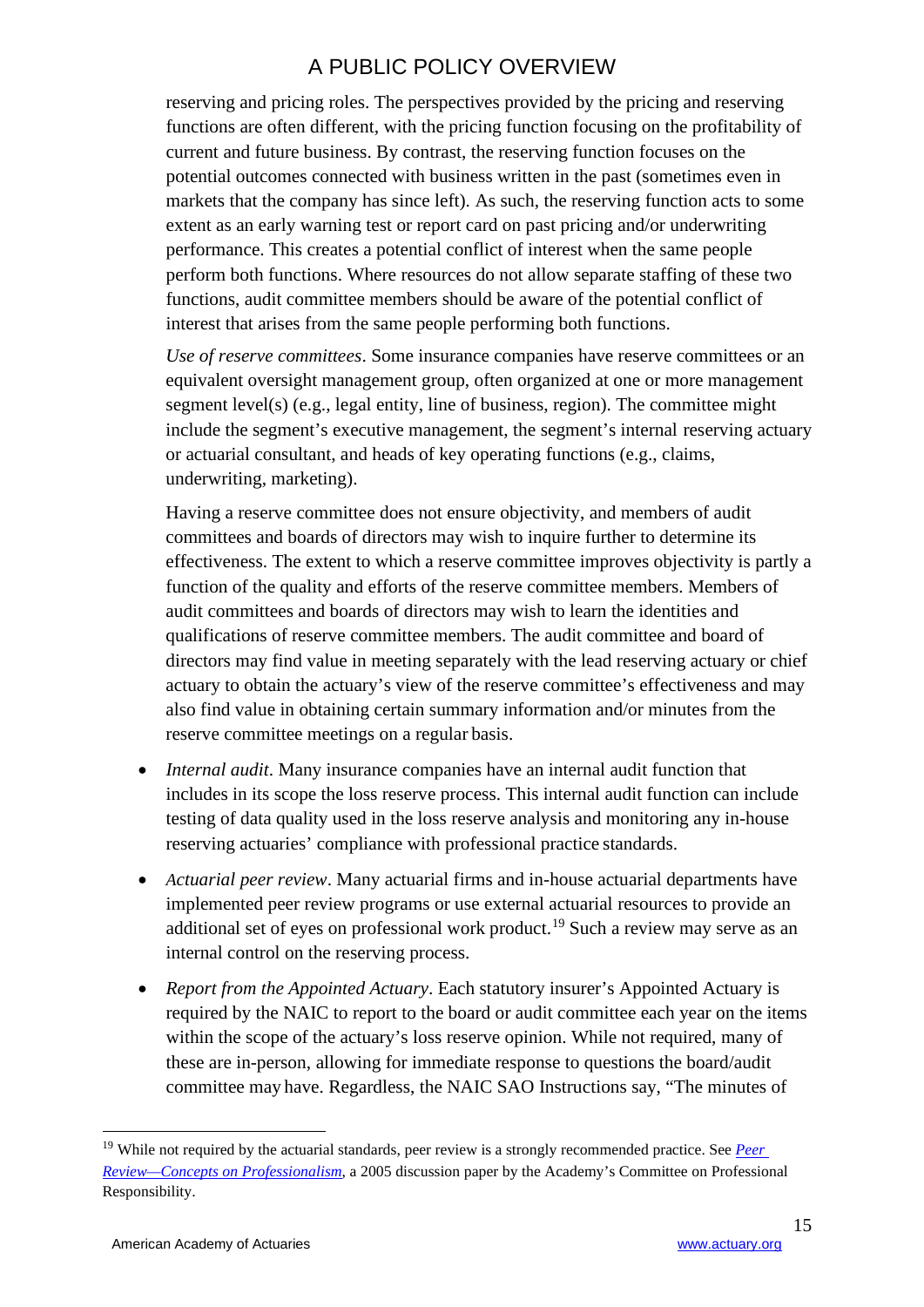the Board of Directors should indicate that the Appointed Actuary has presented such information to the Board of Directors and identify the manner for presentation (e.g., webinar, in-person presentation, written)."

#### External Controls

- *External Audit*. As loss reserve estimates have a material impact on earnings and technical solvency, external auditors of public companies typically include a review of these estimates in every reporting cycle (although more attention may be paid to this issue at year-end than for interim periods). Many insurers' boards/audit committees include discussions with their external auditors on a regular basis in their agendas.
- *Attestations.* Through its Model Audit rule, the NAIC requires larger insurers to provide an attestation regarding the operating effectiveness of its control structure. This control structure will include controls related to the loss reserving process. For public companies, the Sarbanes-Oxley Act of 2002 requires not only internal attestations, but an attestation by the independent auditors related to controls. An audit committee or board may seek reports related to how well the controls are operating and request specific information related to the controls on actuarial processes in particular.
- *Financial examinations by insurance regulators.* State insurance laws require each insurer to undergo a financial examination by state insurance regulators at least once every three to five years. Given the significance and inherent judgments involved in the estimation process, the exam will include a risk-based review of loss reserves recorded within the financial statements that are within the scope of the particular examination. This review is performed by either insurance department personnel or external actuarial consultants working on behalf of the insurance departments. As part of these exams, the state's examiners inquire about board and audit committee oversight of the loss reserving process, indicating that the expectations of the regulators include a strong awareness and involvement in oversight of the loss reserves by the board.
- *Replacement of Appointed Actuary.* Whenever an Appointed Actuary is replaced, the NAIC requires both the company and the outgoing Appointed Actuary to exchange letters discussing any disagreements over loss reserves during the last 24 months which are then forwarded by the company to the domiciliary state regulator. These disagreement letters are not public information, but audit committees benefit from review of these letters whenever an Appointed Actuary is replaced.
- *Qualification documentation.* NAIC P/C Opinion Instructions describe the documentation of the Appointed Actuary's qualifications, which is to be submitted to the board of the company. That documentation includes brief biographical information and a description of how the definition of "Qualified Actuary" is met for that year. The documentation describes the Appointed Actuary's responsible experience relevant to the subject of the P/C Actuarial Opinion. This requirement was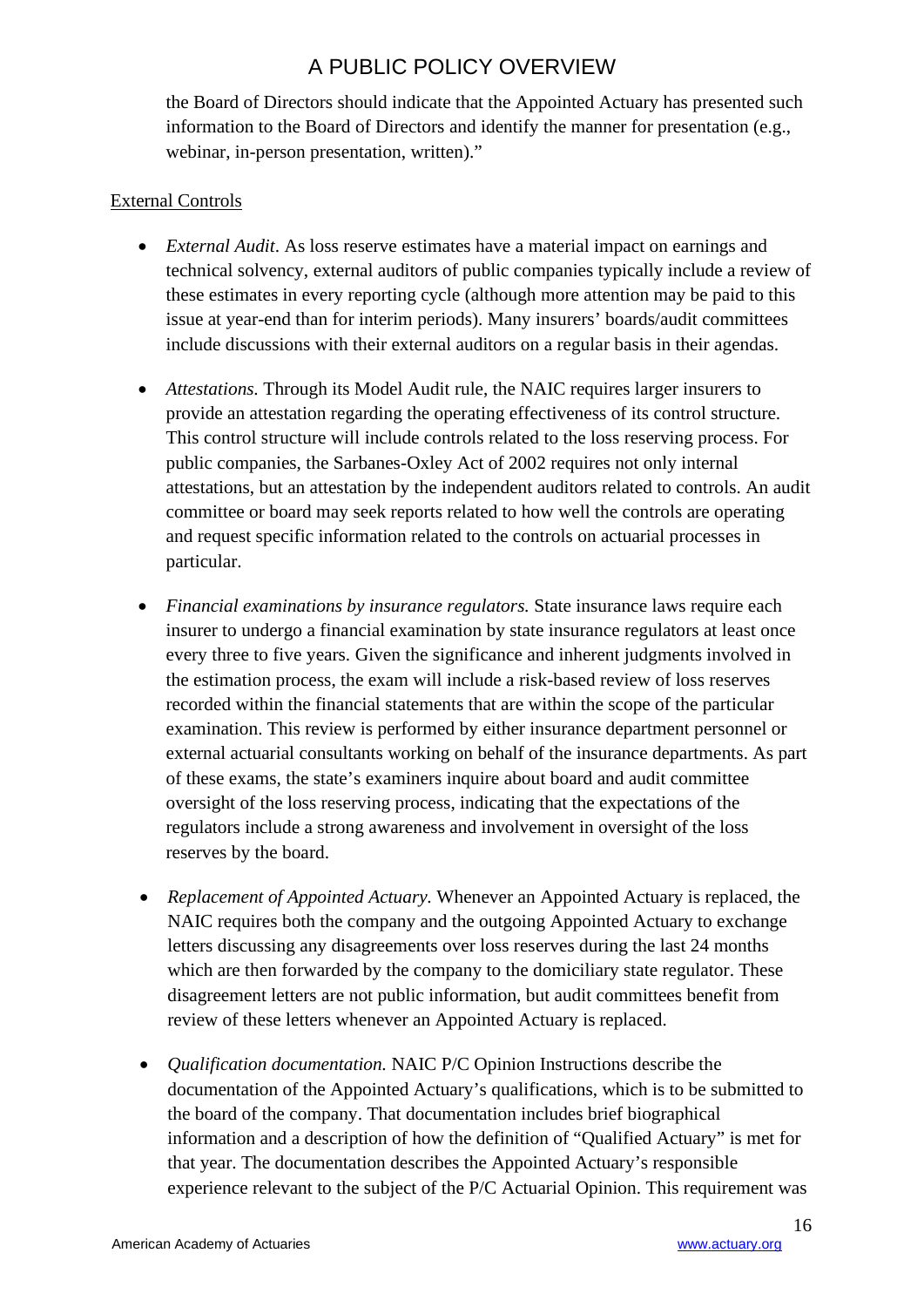added in the 2019 Opinion year, so requirements may evolve over time. (See Appendix resource list to check sources for any subsequent updates to these 2019 requirements.)

#### Executive Session With Actuaries

Members of boards of directors or audit committees are strongly encouraged to consider meeting in executive session with the Appointed Actuary, without other management present, potentially including other internal or external actuaries who are significantly involved in the reserving process. Including the audit firm actuary in the audit committee's executive session with the audit firm is also beneficial. It should be noted that both external auditors and regulators use a private discussion with the Appointed Actuary as an investigative tool in regard to reserves. Such executive sessions are of particular value in determining whether management may have attempted to exercise undue influence on the reserve estimation process. While such undue influence is uncommon, its potential is a key focus of regulators, as it has been a contributing factor in a number of past insolvencies. Possible signs of undue management influence that could be identified during executive session may include:

- The actuary is not provided with comprehensive information on potentially emerging problem areas (e.g., newer coverages with adverse experience).
- Information is provided late to the actuary, leaving inadequate time to properly incorporate into their analysis.
- The actuary is denied access to certain individuals at the company who may respond to specific questions or provide corroboration of other information obtained.
- Management makes clear to the actuary that his/her continued employment is contingent upon agreement with management's viewpoint on reserve estimates.
- The opining actuary is replaced, and the new actuary immediately agrees with management's position.

#### **\* \* \* \* \* \* \* \* \***

Loss reserves are a major part of an insurer's reported balance sheet, subject to public (and non-public) disclosure and review, and, by their nature, require the use of judgment. Oversight of such reserves is a material part of the board or audit committee's responsibility. Actuarial input in this oversight process is inevitable and invaluable. This practice note attempts to aid in audit committees' and boards of directors' understanding of the issues and resources related to this important oversight function.